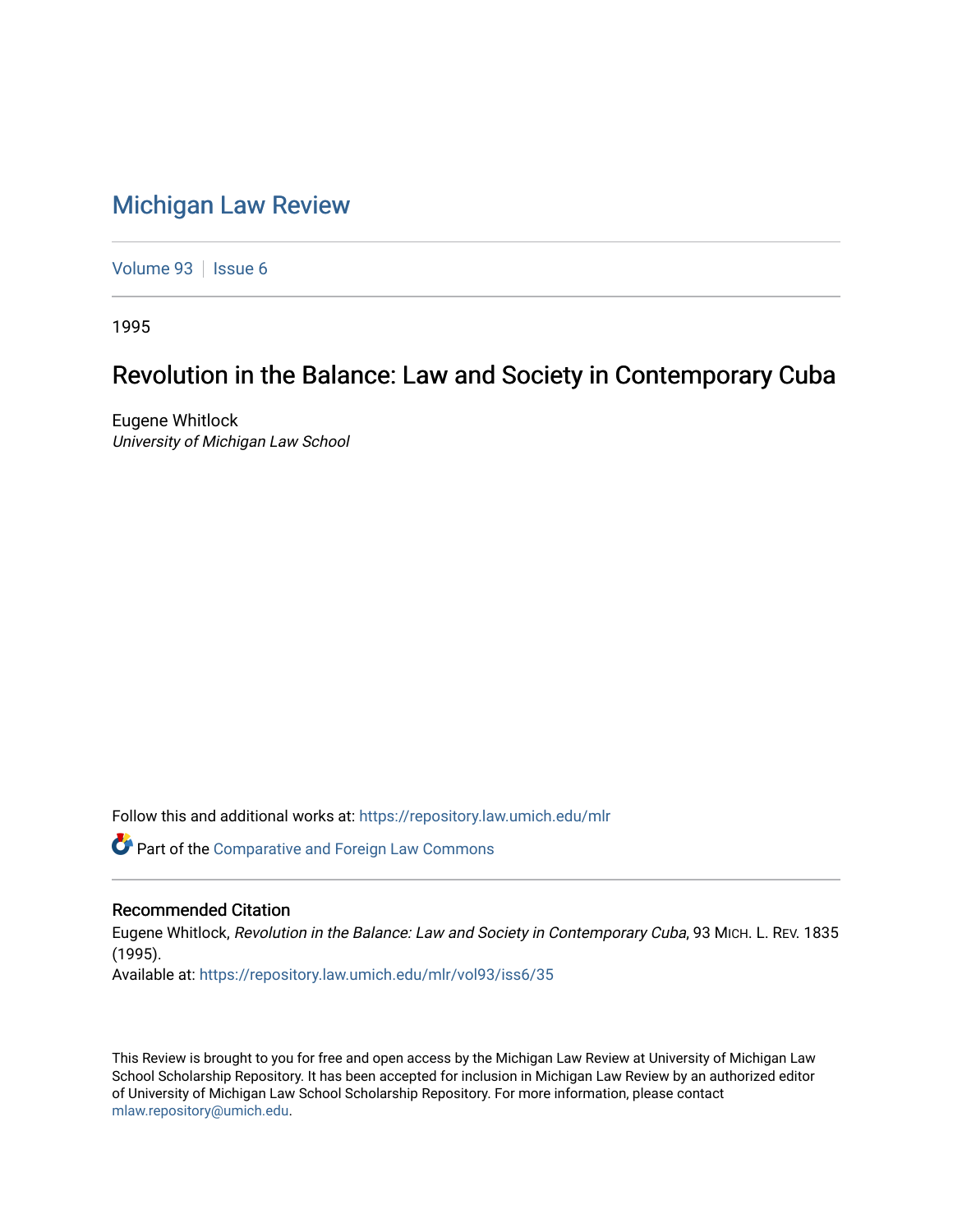REVOLUTION IN THE BALANCE: LAW AND SOCIETY IN CONTEMPO-RARY CuBA. By *Debra Evenson.* Boulder: Westview Press. 1994. Pp. xiii, 235. \$21.95.

The average American knows little about the legal practices and laws of other countries. In *Revolution in the Balance,* Debra Evenson<sup>1</sup> removes some of the mystery surrounding socialist legal systems by presenting, in detail, the Cuban legal system.

Ever since Fidel Castro assumed power in 1959, the operation of law in Cuba has seemed, to the uninformed observer, unsystematic and dictatorial. Evenson's exhaustive research, however, reveals that Castro and his fellow revolutionaries have been working to develop a legal system that is faithful to the Cuban brand of socialism. To that end, the Cuban legal system has undergone continuous reform in an attempt to promote its ultimate goal: a perfect socialist democracy.

Evenson examines the accomplishments of Castro's socialist revolution by looking at the development of the Cuban legal system in terms of "the evolution of the framework of law and legal process that establishes and regulates the complex interrelationships between the structures of the state and the collective and its individual members" (pp. 2-3).

Evenson's objective seems rather ambitious; nonetheless, she reaches her goal through a thorough exposition of various fields of Cuban law, such as commercial, family, and criminal law, using examples and anecdotal evidence taken from statutes, journals, and even government officials. In the end, a picture emerges that is remarkably detailed and fully reflective of the impressive research Evenson conducted on trips to Cuba over the last ten years. With *Revolution in the Balance,* Evenson presents an excellent overview of Cuban law and the Cuban legal system.

\* \* \*

Evenson begins with a brief legal history of Cuba from its independence after the Spanish-American War in 1898 to the defeat of the Batista government by Castro's revolutionaries in 1959. She discusses how the involvement of other nations in this history influenced the development of the Cuban legal system. For example, the Spanish influence manifested itself in Cuba's adoption of parts of the civil law tradition, while the United States's influence, through its participation in the Spanish-American War, was realized in the borrowing of certain American legal concepts such as the

<sup>1.</sup> Associate Professor of Law, Depaul University College of Law.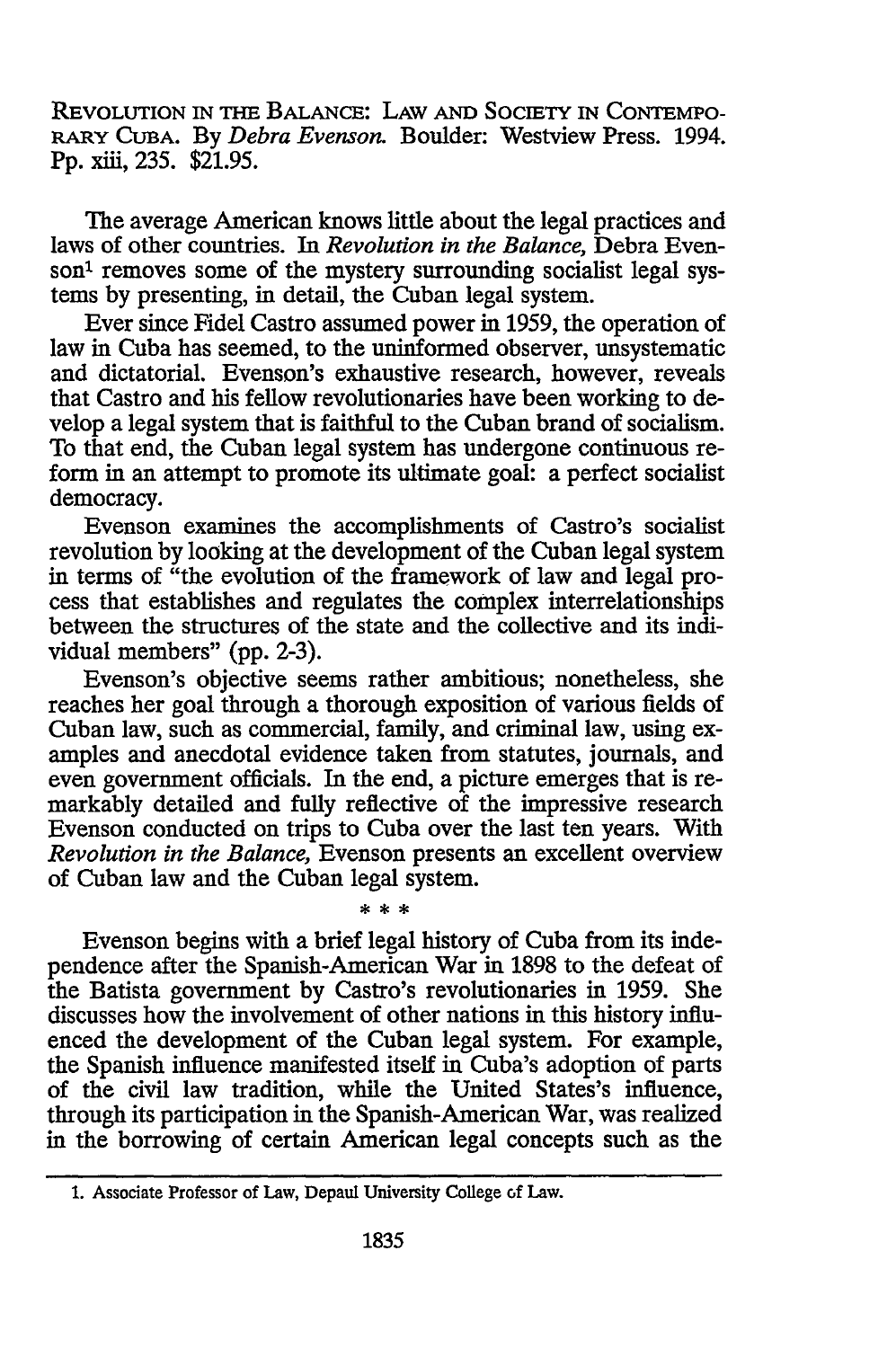separation of powers. Evenson then traces the passage and subsequent demise of four national constitutions before the 1959 revolution and attributes their failure to their inability to create stable and legitimate political institutions.

Evenson next discusses the reorganization of the legal system that occurred during Castro's first years as leader of the revolution. She illustrates how the first laws passed by the new government, whose members were "appointed" by Castro, essentially "paved the way for consolidation of power in the hands of Fidel Castro and his supporters" (p. 11). Crucial to Castro's success was his establishment of parallel institutional structures, such as ministries and courts, to carry out his policies and to punish those who had collaborated with the previous regime.

In Chapter Two, Evenson shifts into a theoretical discussion of "socialist legality"  $-$  the ideological basis from which all laws in a socialist state are derived. Evenson reviews the different meanings given to socialist legality and concludes that the concept implies a system of law whose objective "is not only to regulate but to transform society" into a pure socialist society (p. 14). In order to attain this goal, Cuban jurists studied the legal systems of the then-Soviet Bloc countries.

After a summary of Cuban history and socialist objectives, Evenson focuses on the long process that led to the adoption of the Cuban socialist constitutions, the first of which was adopted in 1976 - nearly seventeen years after Castro took control. She highlights the limited role played by most Cubans in that process. The average Cuban could only participate in the constitutional "debate" through "mass organizations" such as the Federation of Cuban Women or the Federation of University Students. The Castro regime set up these organizations to give people an illusion of meaningful popular participation; in reality, organizational views were treated, at best, as general advice or nonbinding recommendations. In addition, Evenson details how the main provisions of the Cuban Constitution established Cuba as a "socialist democracy" and declared the freedoms, rights, and duties of its citizens as members of a socialist state.

Evenson proceeds to explain the meaning of "socialist democracy," particularly the notions of total equality among all citizens, collectively known as the proletariat, and the "dictatorship of the proletariat" (p. 24). She points out that Castro and his supporters, as the "vanguard of the proletariat," were to govern only *until* the proletariat had received the cultural and political education necessary to assume full political power themselves. In a rare criticism of Castro's regime, Evenson argues that the vanguard never has relinquished its power and, furthermore, has restricted political debate and popular participation in the formation of national policy.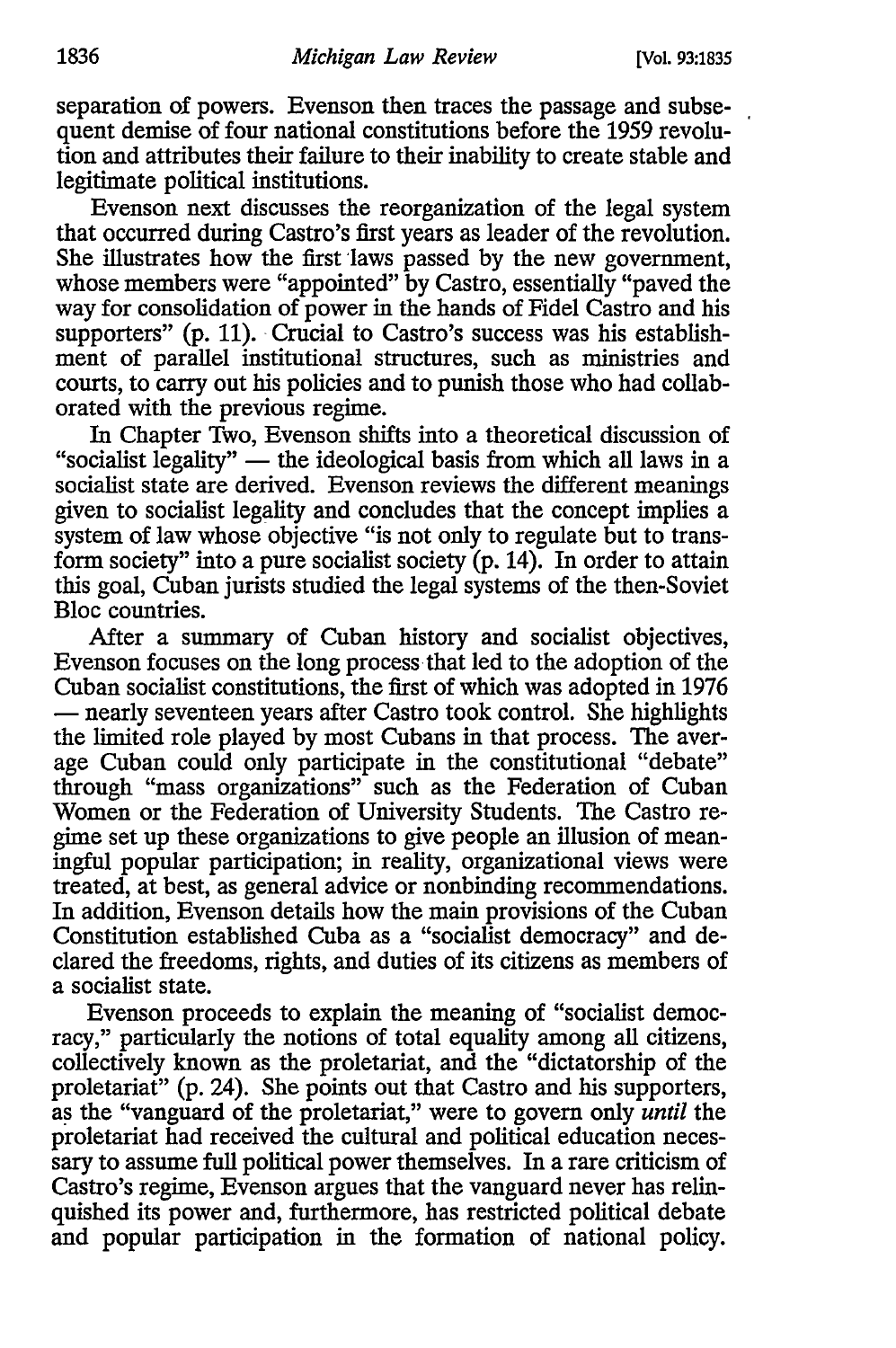Although she praises recent attempts to improve the democratic process, she admits all the same that the reforms fall short of the ideals embodied in the Cuban Constitution.

In her discussion of individual citizens' freedoms, rights, and duties, Evenson briefly describes the Cuban government's quarantine of its IDV-positive citizens. Despite the fact that this policy severely limits individual freedoms and has been condemned by many Western governments, Evenson defends it as consistent with the socialist belief that the collective is more important than the individual. As such, this controversial policy ·benefits the collective by preventing the spread of disease.

Chapter Three describes the practice of law within the Cuban legal system. In order to create a basis for comparison, Evenson first elaborates on the practice of law in other socialist countries. Her in-depth analysis of the present practice of law contains numerous references to the "delay, inefficiency and ineptness in the court system," a systemic problem caused by a lack of resources and by inadequately trained personnel (p. 52). The discussion of the superficial role played by lawyers for state enterprises in Cuba's planned economy highlights a particularly intriguing point: there are no adversarial disputes between Cuban businesses because they all operate under the direction of the state. Chapter Three concludes with a comparison of the postrevolution decline of the legal profession - due to the perception that lawyers facilitated the abuses of capi $t$ alism  $-$  with the current efforts to improve the quality of lawyers because of their renewed importance as Cuba gradually incorporates capitalist ventures into its economic plan.

Chapter Four, which focuses on the evolution of the judicial system since the 1959 revolution, continues the discussion of the practice of law in Cuba. Cuba's postrevolution judicial structure took form with the establishment of a parallel court system and the Revolutionary Tribunals, whose purpose was to further Castro's policies and to punish the supporters of the previous regime. Evenson outlines the courts' present structures and operations, emphasizing the fairness and impartiality of the courts as illustrated by the fact that professional and lay judges work together in most cases. Although she notes the weaknesses as well as the strengths in the court system, she avoids the issue of corruption in the courts and the potential for their use as political instruments, stating, rather dismissively, "[c]learly judges in all societies, socialist or otherwise, are influenced by the social and political environment in which they live and work" (p. 78).

Chapter Five reviews the Cuban government's attempts to achieve gender and racial equality. Evenson centers this discussion around the improved role of women in Cuban society, most of which is due to the lobbying efforts of the Federation of Cuban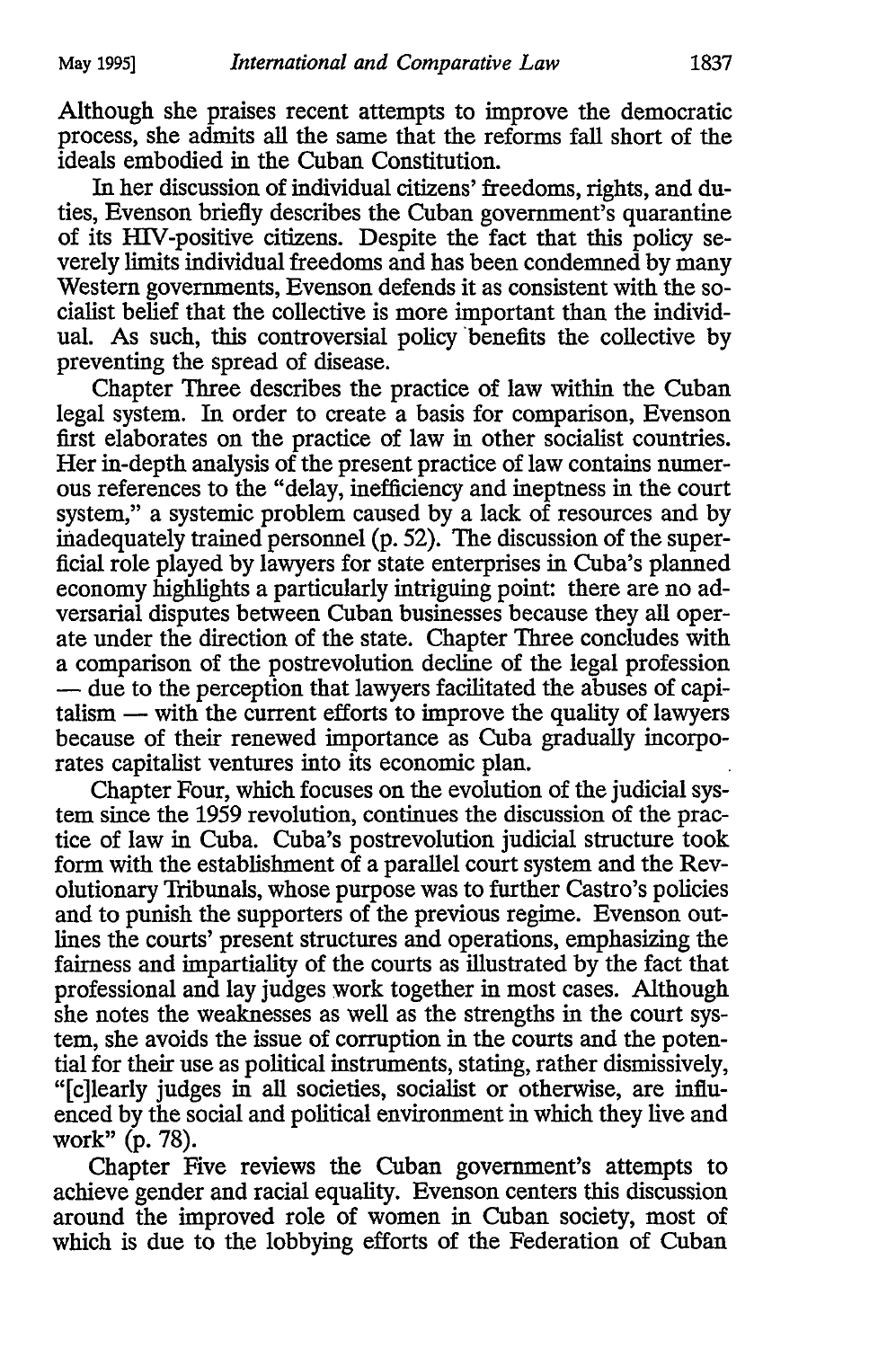Women. The primary result of those efforts is a provision in the Cuban Constitution which "expressly granted women 'the same rights as men in the economic, political and social fields as well as in the family' " (p. 97). Evenson then explains how the broad wording of the Cuban Constitution's equal rights clause translated into specific promises by the government to improve women's lives, for example by guaranteeing employment in certain male-dominated industries, as well as equal pay for equal work.

The section on racial equality is more superficial than other sections of the book due to a lack of information, but Evenson nevertheless puts together a summary of the treatment of ethnic and racial minorities in Cuba, concluding that, although some improvements have been made, "[s]ubtle forms of bias linger in the national culture" (p. 113). For example, she contends that Cubans of African descent are still victims of racism at the hands of the wealthier Cubans of European descent in a society where " 'blackness' [is] undervalued" (p. 113).

In Chapter Six, Evenson discusses the Cuban Family Code, the most significant provision of which declares equality in marriage to be a national policy. Equality in marriage requires that both the husband and wife "undertake obligations to contribute equally to the maintenance of the home and the care of children"  $(p. 123)$ . Evenson correctly points out that the significance of this and other aspects of the Family Code does not lie in a creation of legally enforceable duties or an immediate change in daily family life, but in the message that within the ideal socialist family, men and women share equally in the household chores and the raising of the children.

Chapter Seven surveys past and present codes and statutes to deliver a comprehensive description of Cuba's substantive criminal law, procedural criminal law, law enforcement, and penal system. This chapter is notable in that it fails to address the allegations from the outside world that human rights abuses and other improprieties are taking place in Cuba. Instead, it describes a seemingly sympathetic criminal justice system that is constantly improving itself and implementing reforms, such as increasing the number of conjugal visits allowed to prisoners. Evenson does, however, pay special attention to the questionable "Social Dangerousness" law which prohibits three categories of conduct: habitual drunkenness, drug addiction, and antisocial behavior. The criminalization of antisocial behavior has proved most controversial because the term is subject to broad interpretations that permit law enforcement agencies to detain people for many types of undefined conduct. Evenson also discusses public prosecution, criminal defense, the rights of the accused, judicial sentencing, and the prison system.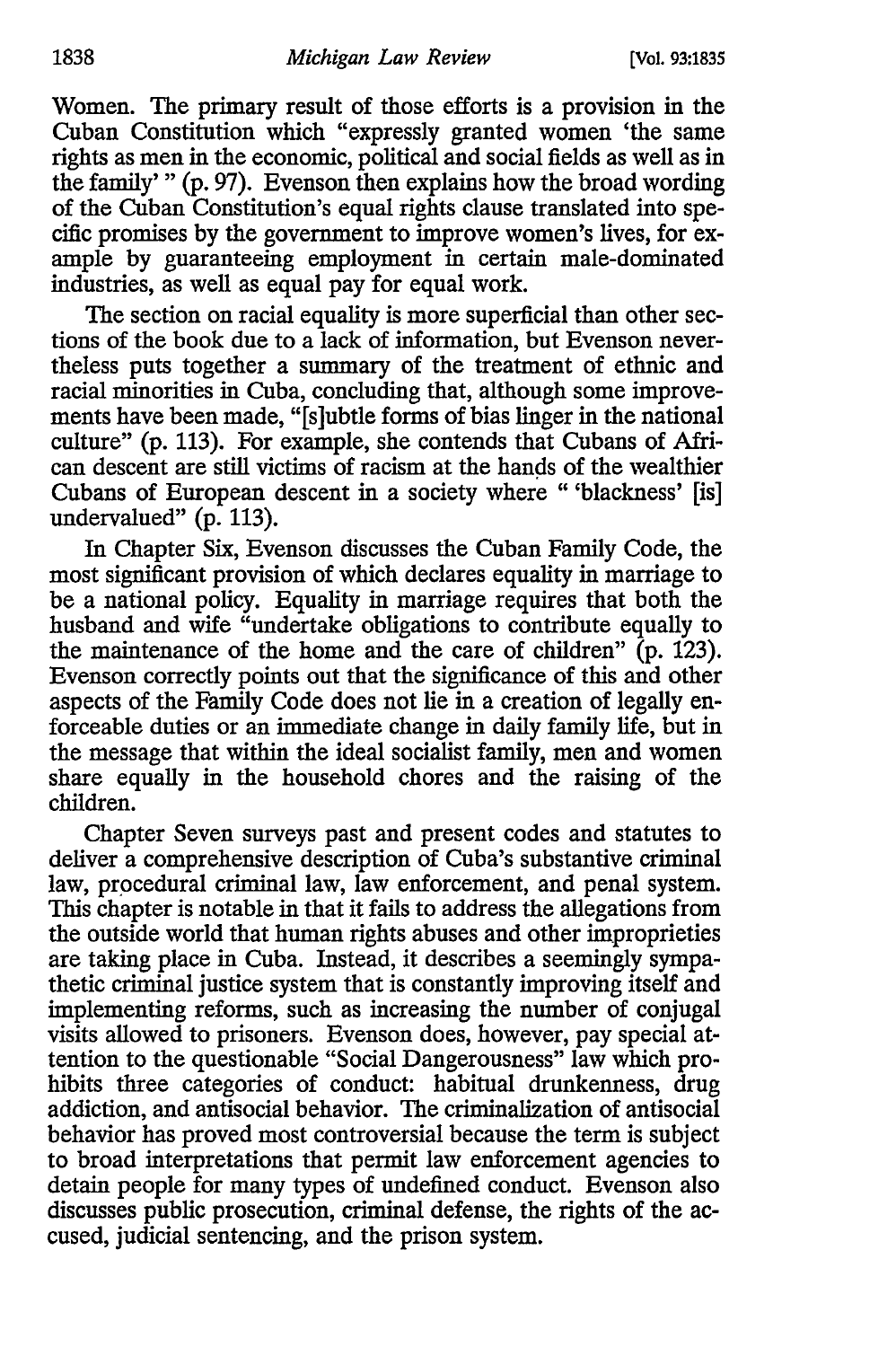Chapters Nine and Ten describe the abolition of private property, with exceptions for some personal property, and the consolidation of the means of production in the hands of the state. In these chapters, Evenson compares and contrasts the Cuban economic system with those of other socialist states as well as capitalist states. The section on "planned" contracts - contracts between state enterprises  $-$  and the operation of a centrally planned economy is especially enlightening in that it clearly presents one of the fundamental differences between socialist and capitalist economies, and the legal effects of such differences. Evenson concludes with a discussion of how the need to earn hard currency from abroad has led the government to change its economic policy so as to permit the formation of profit making joint ventures with foreign participants.

\* \* \*

In *Revolution in the Balance,* Evenson calls upon an impressive variety of Cuban sources, such as published legal codes, articles from academic journals, and members of the government, to support her arguments. Evenson skiilfully pieces that information together to present a complete and detailed survey of nearly every aspect of the Cuban legal system. The reliability of some of these sources, however, is questionable insofar as they were produced by people close to, and sympathetic to, Castro's government. Evenson does not have adequate evidence from independent sources to support many of her more important claims. For example, Evenson relies solely on an interview with the President of the Cuban Supreme Court to support the proposition that no one has been convicted and executed for nonviolent political crimes since the 1960s (p. 154). Although it would be difficult to confirm such a fact, it seems improper for Evenson to present it as an *undisputed* fact. Even though Evenson concedes at the outset that she is "sympathetic with the humanistic goals of the revolution" (p. 1), she should not treat her admission as a license to neglect responsible reporting.

The problem with her primary support is symptomatic of a deeper problem with *Revolution in the Balance:* Evenson fails to examine her sources with analytical rigor. She presents an immense amount of information about Cuban law and the structure of the legal system without much consideration of how the law really operates. For example, Evenson makes much of the fact that judges function independently of the rest of the government and are not required to be members of the Cuban Communist Party (p. 77). She chooses, however, not to explore the possible conflicts inherent in Cuba's judicial appointment process, through which judges are chosen for five-year terms by the legislature, which is composed almost entirely of Party members (p. 77).